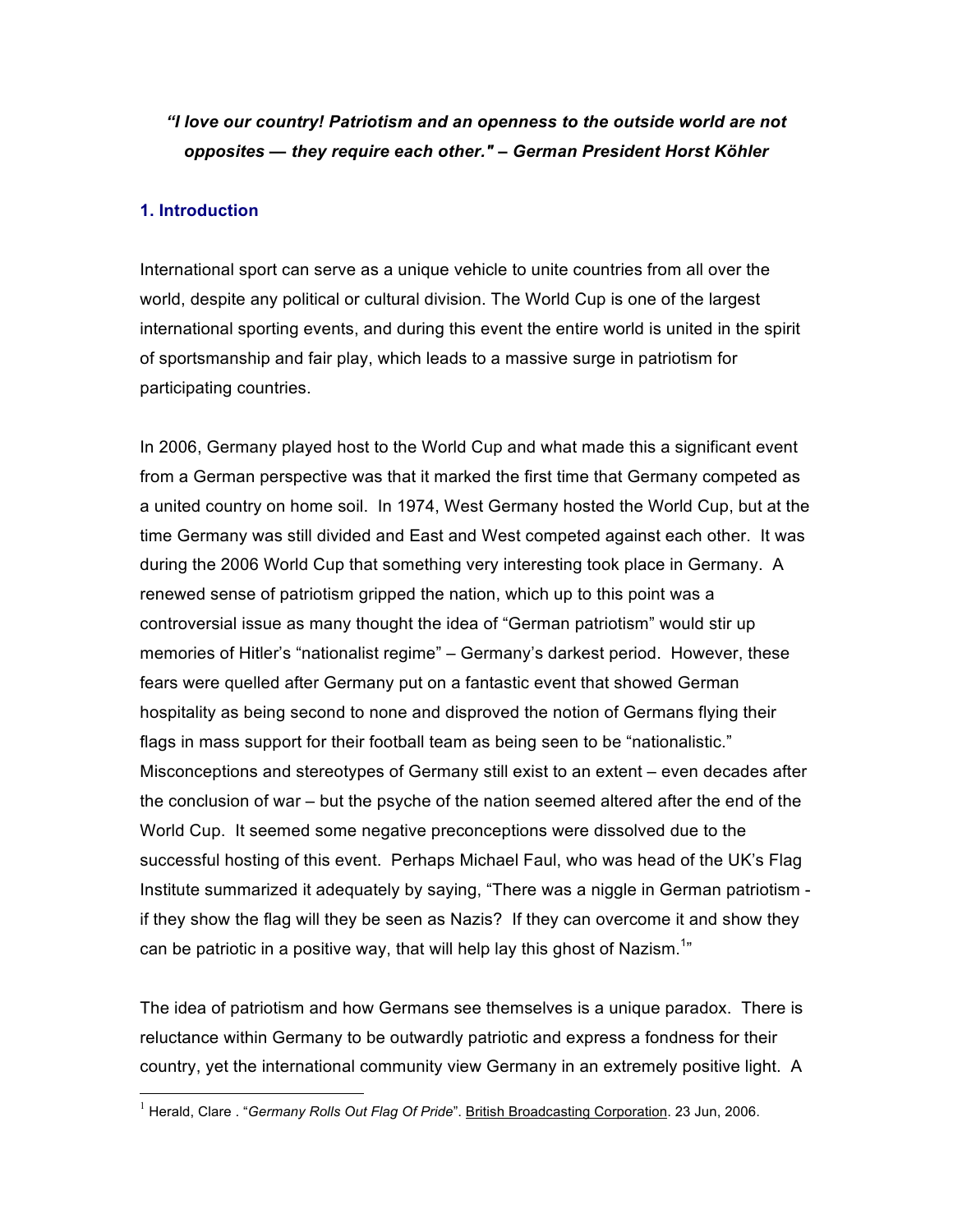2009 BBC survey found that Germany had the greatest positive influence on global affairs with 61% of those polled stating that Germany had a "rather positive" effect on international affairs<sup>2</sup>. This poll shows how far Germany has come in rebuilding its reputation in the eyes of the world. If the rest of the world views Germany in such a positive light, why is there still hesitancy amongst the Germans to be patriotic?

This essay will examine and discuss how hosting the World Cup changed the attitude towards patriotism within Germany after the World Cup, and whether these attitudes have been sustained.

#### **2. Historical challenges regarding patriotism within Germany**

When one looks at German history, it's easy to understand why Germany has struggled with the idea of patriotism and establishing a national identity. In 1848, there was a social revolution amongst the people to unify Germany from a series of autocratic and autonomous states, which ultimately failed. It wasn't until January  $14<sup>th</sup>$ , 1871 when a political agreement was reached amongst the German princes to elect Kaiser Wilhelm as head of the newly formed German state. Over the course of 74 years, Germany engaged in two world wars and the period following the Second World War was a tumultuous one as Germany sought to rebuild after their darkest hour following the fall of the Nazi regime. The denazification process, which began shortly after the war concluded, was a thorough and lengthy process, with the intent of ridding all remnants of the Nazi regime within Germany and Austria. As if this process was not difficult enough, the Berlin Wall was erected in 1961 to stop the massive flow of migrants coming from the East to the West after Germany was divided up among the Allies. The creation of this wall set the political tone for the next 28 years within Germany, and compounded an already difficult scenario at a time when Germany was extremely fragile. However, on November 9<sup>th</sup> 1989 East and West Germany were reunited after East Germany announced that its borders were open to everyone and this signified the reunification of Germany. Dr. Koschut, a professor of American studies at JFK University cites the fact there has never been a period of "consistency" within Germany's history in which Germans could develop a sense of patriotism. This is because there has been so much political unrest over the years, dating all the way back to the mid  $19<sup>th</sup>$  century.

 $\frac{1}{2}$ <sup>2</sup> Schraeder, Katharina. "*Germany is the most beloved country worldwide*". Welt Online. 10 Feb. 2009.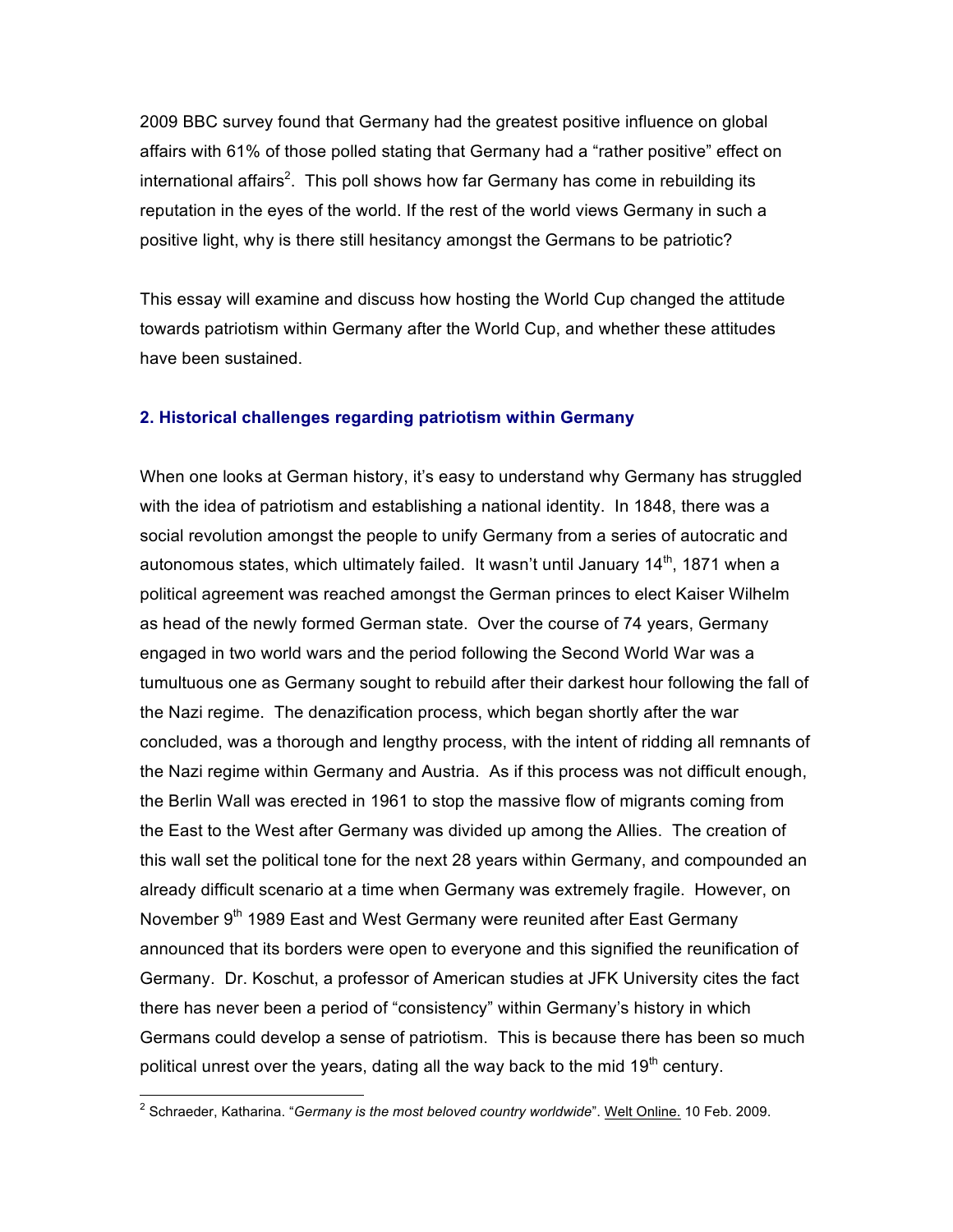## **3. The 2006 World Cup in Germany**

Fast forward to current day Germany and it's easy to see how much the country and mindset of the people has evolved since the "*Berliner Mauer"*came down. However, a national trepidation to show any outward signs of patriotism since the fall of the Nazi regime lingers as many Germans still view it as 'taboo'. What confuses this subject even further is that other nations seem more comfortable with Germans being patriotic than Germans do themselves. When President Horst Köhler declared during his inauguration speech: **"Ich liebe unser Land!"** (I love our land!) his comments were met with criticisms and shock within Germany. Yet, during the 2006 World Cup, Rabbi Israel Singer who was the chairman of the Policy Council of the World Jewish Congress was quoted as saying in response to the outpouring of patriotism in Germany, "I think this is a natural phenomenon. I think it's a very healthy thing<sup>3</sup>." These examples underscore the moral dilemma Germans seem to face when it comes to any displays of patriotism.

When asked if the 2006 World Cup played a big role in redefining how Germans viewed their country Finja Ruppert, a German student at the John F. Kennedy Institute for North American studies, was quoted as saying:

> "It didn't play a role in redefining how Germany saw itself, but it changed the way Germany viewed patriotism. The World Cup was the first step to show that patriotism wasn't a negative thing or something to be shameful about; it was to be celebrated among other nations, and something not exclusive to Germany, which was a positive thing."

Tobias Scholz, an associate professor of American sociology at the JFK Institute in Berlin, echoed these sentiments. "Germans view Germany the same way they did before the World Cup. It was a sporting and media event and they knew how it would be realized on an international stage."

<sup>-&</sup>lt;br>3 Author, N.A. "*Jewish Leaders welcome German patriotism*". Expatica.com. 28 Jun. 2006.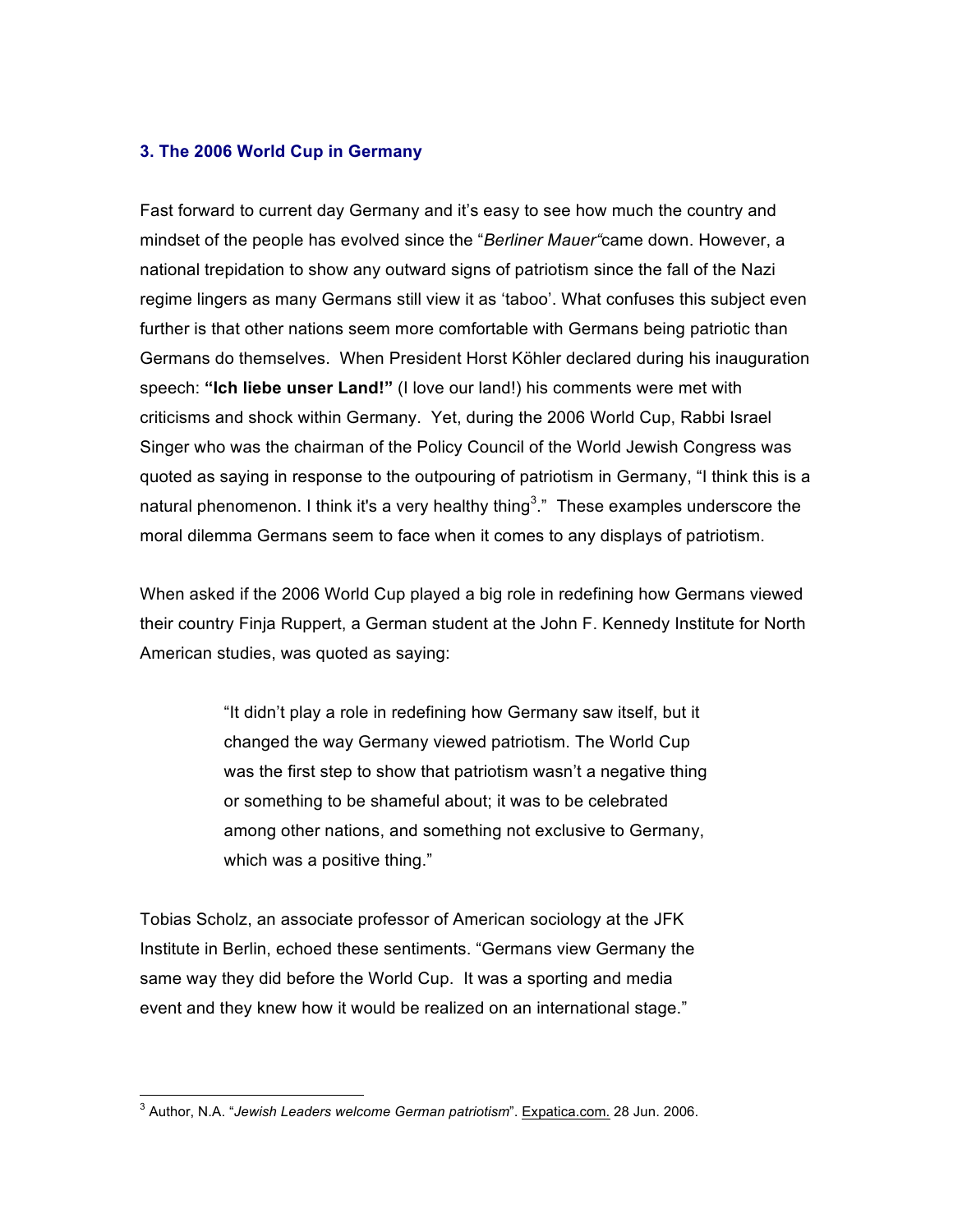The notion of flying the red, black and gold was virtually unheard of, but in the months leading up to the World Cup, Germany was awash in their national colours with a legitimate sense of pride leading up to the event. In spite of this, there was still a nation-wide moral debate on the idea of flag waving and patriotism within Germany. Up to this point, Scholz described Germans as being 'ambivalent' towards the idea of patriotism. He suggested that there was an omnipresent feeling of guilt associated with patriotism in Germany because it always came back to the issue of "Can I be patriotic, without feeling a sense of guilt over what has happened?"

# **4. Shifts in generational attitudes towards patriotism during the World Cup**

There seemed to be an interesting dichotomy in regards to the generational attitudes towards the idea of patriotism during the World Cup as well. The younger generation seemed to embrace the idea of wearing the national colours because they sensed there was nothing wrong with it, yet the generation who had lived through the Second World War had mixed emotions regarding the surge in patriotism. Of this older generation, some were hesitant to embrace the flag-waving or any visual displays because the Nazis used flags and symbols to promote their dominance. On the other hand, Scholz stated that some members of this population did hang German flags out of 'curiosity' because it had been such a long time since they were able to show their patriotism without overwhelming feelings of remorse. Despite the difference in attitudes amongst the different generations, Germany's youth embracing the flag during the World Cup was something that was seen as very positive for Germany, and had the general support of the older generation. President Kohl opined that the flag bearing during the World Cup was "a sign of further normalcy.<sup>4</sup>" Gregor Gysi, a member of the Party of Democratic Socialism, was also quoted as saying "new generation that, when it comes to the German nation, is not as handicapped as my generation.<sup>5</sup>" Ruppert feels that the younger

 $\frac{1}{4}$ <sup>4</sup> Sontheimer, Michael. "How Germans learned to stop worrying and love the flag". Spiegel Online.

<sup>&</sup>lt;sup>5</sup> Sontheimer, Michael. "How Germans learned to stop worrying and love the flag". Spiegel Online.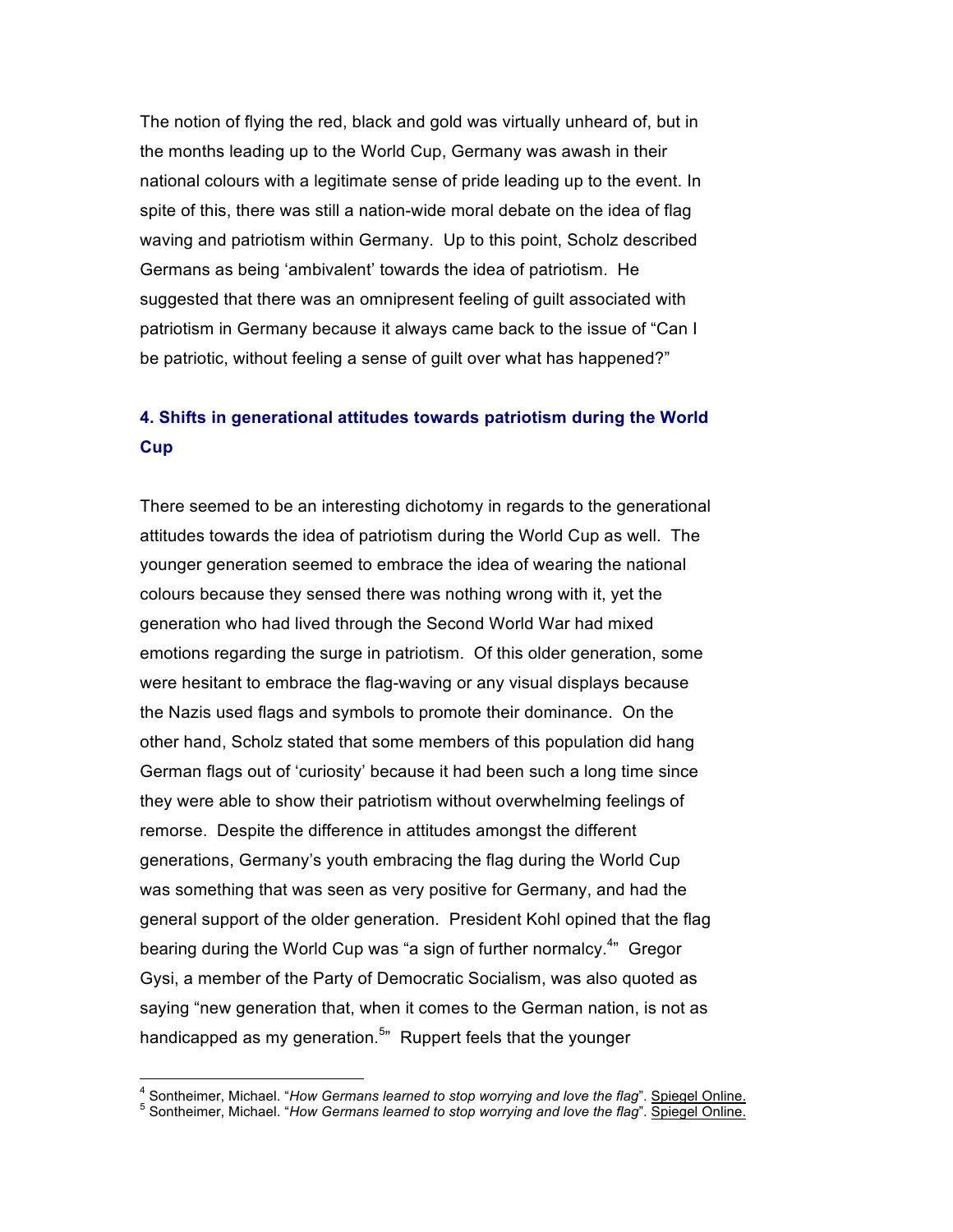generation feel some guilt, despite the fact that they were born decades after the war ended, but she suggests they are in the minority. Today, Germany's youth seem to feel more comfortable embracing patriotism, however Koschut feels that every German generation will feel somewhat "imprisoned" over what has happened in the past.

Scholz and Koschut both expressed the idea that Germans show patriotism, but in a very "muted" fashion. It's normal to see Michael Shumacher, Bayern Munich, or local city flags outside shops and houses, which are all distinctly German, yet other than outside of state buildings it is extremely rare to see the national colours being flown. Scholz also felt that the surge in patriotism and a showcase of the national colours was a onetime affair as a result of the World Cup. He went on to say that even at the time of the tearing down of the wall, which was a monumental moment for Germany, flag-waving was isolated to areas where television cameras were present. Yet in smaller villages and towns, away from the cameras, it was rare to see a German flag being shown in public during this time.

#### **5. What is the future or German patriotism?**

Four years on from the World Cup, it would appear that the patriotism felt during the World Cup has not been enduring, despite a "positive evaluation" from the international community following the World Cup. Perhaps this is an inherent part of Germany's ongoing identity crisis, and Ruppert, Scholz, and Koschut all agreed that the majority of Germans consider themselves more "European" than "German." Scholz also felt that the reunification of Germany happened so quickly, that it was difficult for a natural progression of patriotism to develop. Koschut agreed saying that despite Germany being unified for over twenty years now, it still remains a somewhat fractured nation in terms of identity, and for a sustainable sense of unified national pride, this has to be addressed. A recent poll conducted by the Allensbach Institute in Germany lends credence to this suggestion. The study showed that 70% of the people polled in what was once known as "West Germany" refer to themselves as "German" as opposed to "West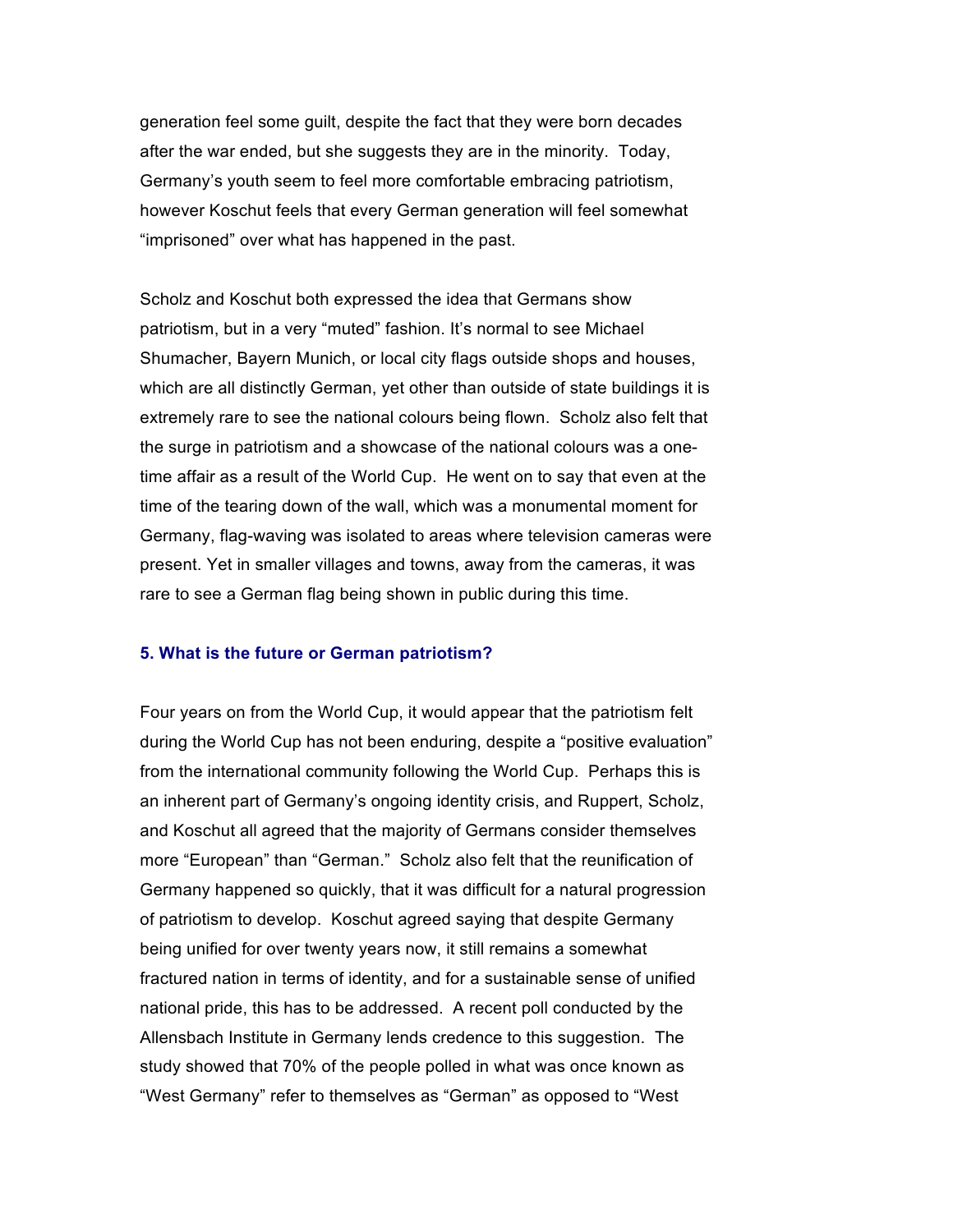German", while 50% of the people polled in what was known as "East Germany" consider themselves to be "East Germans."<sup>6</sup> Scholz believes that such displays of patriotism in the future will be reserved for sporting or international events in which media will be present. He also suggests that in a time where national identities are somewhat declining, it's difficult to push forward the idea of 'patriotism' under these circumstances.

The future of German patriotism seems to be an enigmatic subject among the people of Germany. While the younger generation seems to be comfortable and willing to embrace the notion of patriotism, and proud of German accomplishments, the older generation that lived through war seem hesitant to adopt these new found feelings which emerged from the World Cup. These differences in generational attitudes add to the already complex subject matter. Koschut feels the future of patriotism within Germany faces more obstacles as Germany looks to take a larger role in socioeconomic policies. He suggests that, instead of being patriotic for your own country whether it be Germany, Spain, or Sweden, there will be more "European Patriotism." Koschut believes it's this lack of consistency that hinders any chance for a true sense of patriotism to evolve within Germany.

Scholz also discussed another hurdle for the evolution of patriotism, as he pointed to the immigration challenges that Germany is currently facing. Germany's current population is approximately 81.8 million, 7 million of whom are immigrants. In such a multi-cultural society it can be challenging for patriotism to develop organically especially among the younger generation, and with Germany continuing to attract foreigners, intentionally or unintentionally. Scholz also added that patriotism would be expressed in other avenues besides sport, such as being a leader in the fight against global warming. Both Koschut and Scholz agreed that Germany's economic standing within the EU and the global community as a powerhouse is a huge sense of pride for many Germans.

<sup>-&</sup>lt;br>6 <sup>6</sup> Bowen, Kate. "*Germans feel more accepted abroad, according to new survey*". **Deutsche-Welle.** 5 Mar. 2010.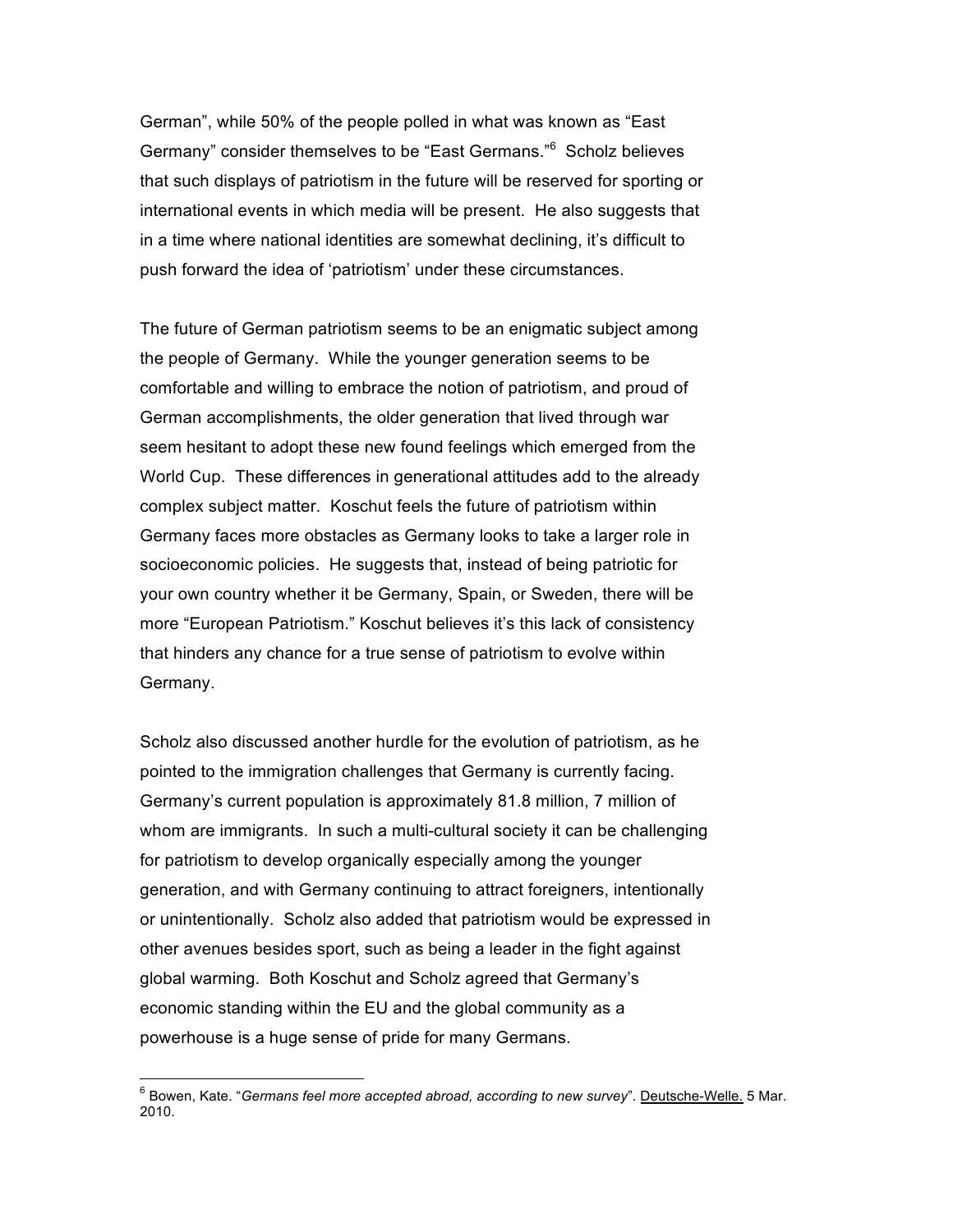### **6. Conclusion**

With the 2010 World Cup set to take place in South Africa, will that same wave of patriotism grip Germany like it did in 2006? Only time will tell, but the taboos towards patriotism have certainly changed following the World Cup in 2006 within Germany. The younger generation embraced the national colours, but more importantly displayed a willingness to show pride in being German among other nations, which was a big step towards integration among other nations when it comes to patriotism. Germany's history has been well documented, and it can be argued that its murky past has stunted any chance for a true sense of patriotism to develop. The 2006 World Cup was a catalyst in helping to galvanize the entire country and allowing Germany to feel a sense of national pride and be outwardly patriotic among other nations, something that up to that point was still seen as taboo. The slogan for Germany's 2006 World Cup was "Die Welt zu Gast bei Freunden" which translates to: "The World among friends." This seemed to be a fitting slogan as Germany was given top marks as hosts, and they were able to put on a fantastic event and celebrate alongside other countries in the spirit of the game.

The World Cup in Germany helped unite a country still searching for a national identity and brought together Germans from all backgrounds. It went a long way in changing the perceptions that Germans had through the "looking glass-self." German journalist Martin Wachtelborn assessed how perceptions were altered after the World Cup by saying: "The world community has celebrated the vital role Germany has played in the democratic world since 1945. Now, Germans themselves have cast off their dark past and, finally, feel free to take civic pride in their own democratic accomplishments.<sup>7</sup>"

South Africa, host of the upcoming World Cup, is a nation that is still reeling from the after-effects of abolished apartheid. The country remains divided

 $\frac{1}{7}$ <sup>7</sup> Wachtelborn, Martin. "*World Cup revives patriotism in Germany*". **SFGate.com.** 12 Jul. 2006.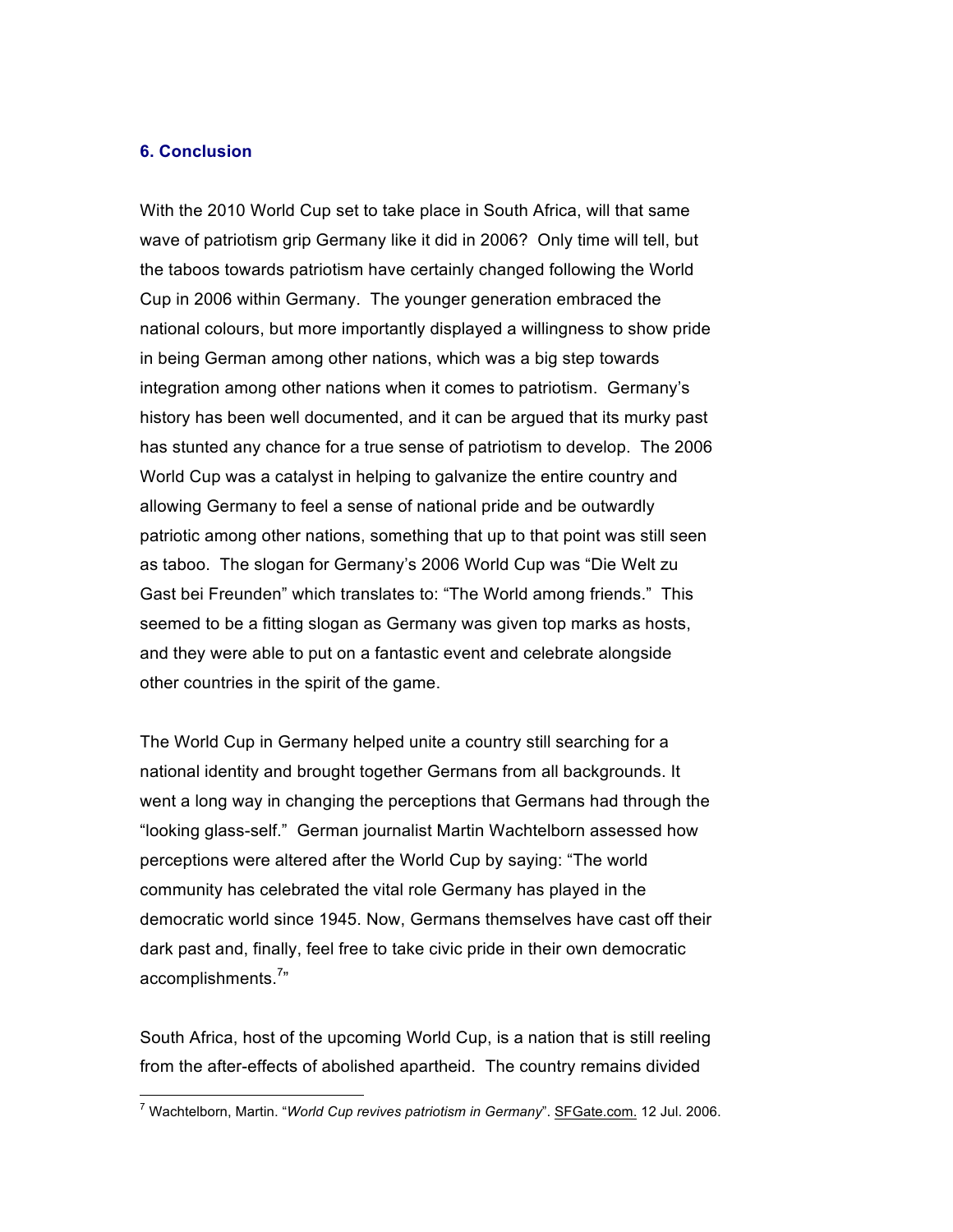despite the fact that apartheid was abolished in 1994, and racial tensions and high crime rates continue to plague the state. The World Cup being held in South Africa serves a huge political statement, not only on a sporting level, but on a socioeconomic one as well. The event may be able to rebuild a fractured nation and serve as a platform to unite all African nations as the slogan for the event is "In Africa – For Africa" alludes. If the World Cup helped shape positive perceptions of patriotism leading towards a more united modern-day Germany, will it do the same for South Africa?